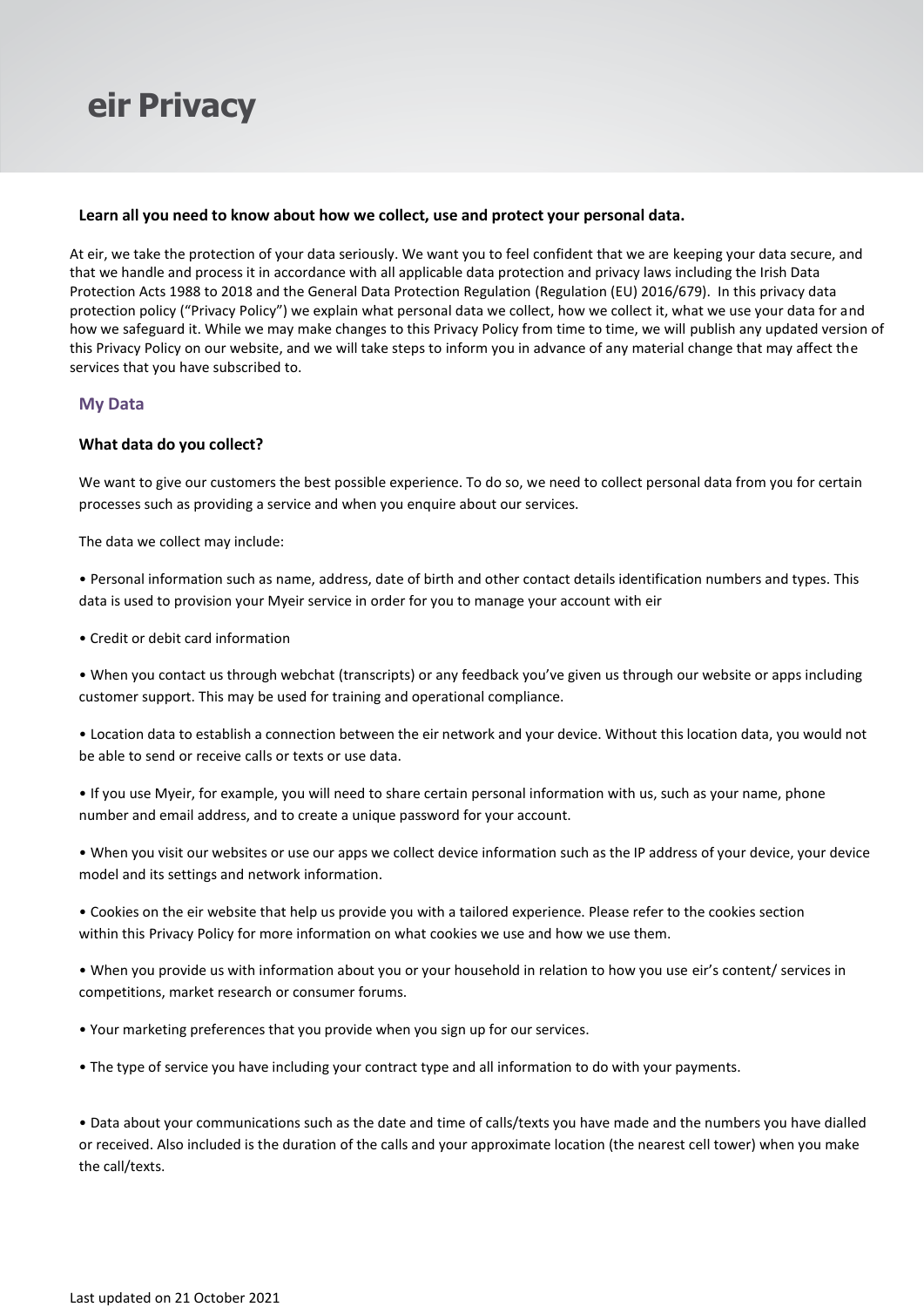

• Internet Data; Date, time and length of your internet browsing, and your approximate location at the time you are browsing. eir does not retain records of your web browsing. We do not keep records of what content you look at online. The data is collected in order to bill you appropriately, issue service notifications if you are out of data. The only exception to this is when we are required to do so by law enforcement agencies, government bodies, regulatory organisations, courts or other public authorities by way of legislation or under court order. This data is retained in a secure database and only kept for and accessed for this purpose.

•Data that we receive from Third Parties where you have given them permission to share your data with us.

## **How do you use the data you collect?**

Primarily we use the data we collect to ensure we are providing you with highly relevant content and services that meet your specific needs and to deliver more efficient account management.

#### **Here are some other ways in which we use this data:**

• To help us refine our services.

• Information which you submit to us during any sales or registration process (including ID and Proof of Address documentation) is used for a number of purposes, including opening and managing an account for Services, to deliver products and services ordered by you, for credit checking, fraud prevention, for risk, previous default payments and credit worthiness.

The data is checked against existing data within eir such as previous applications and debt on previously obtained accounts. The data provided is used to ensure that if a customer application is accepted that a suitable credit threshold is applied to the account.

The details provided in the application are clashed against I.D and Proof of Address (POAs) provided to ensure that they match and are accurate.

eir do not share or review data that you have provided against any third party data or external credit database.

- To manage your Myeir
- To make sure we are only sending you communications about services that you've shown an interest in.

• To ensure you enjoy a good end-to-end customer experience with us, from managing orders to sending invoices and answering your queries.

- To keep you updated on any changes to your services and to advise you on how you can get the best out of our services.
- To enhance our customer support by analysing your interactions with us.

• We will process your data to help us present appropriate offers to you in the form of relevant personalised communications based on your interests and characteristics in line with your expressed marketing permissions.

• If you opt for your number to be added to the National Directory or to remove it if you choose to opt out of this in the future.

• To ensure our service and network is secure and to detect or prevent fraud or crime.

• So that we can investigate, prevent or take action regarding illegal activities and violations of our Terms of Service and/or applicable law.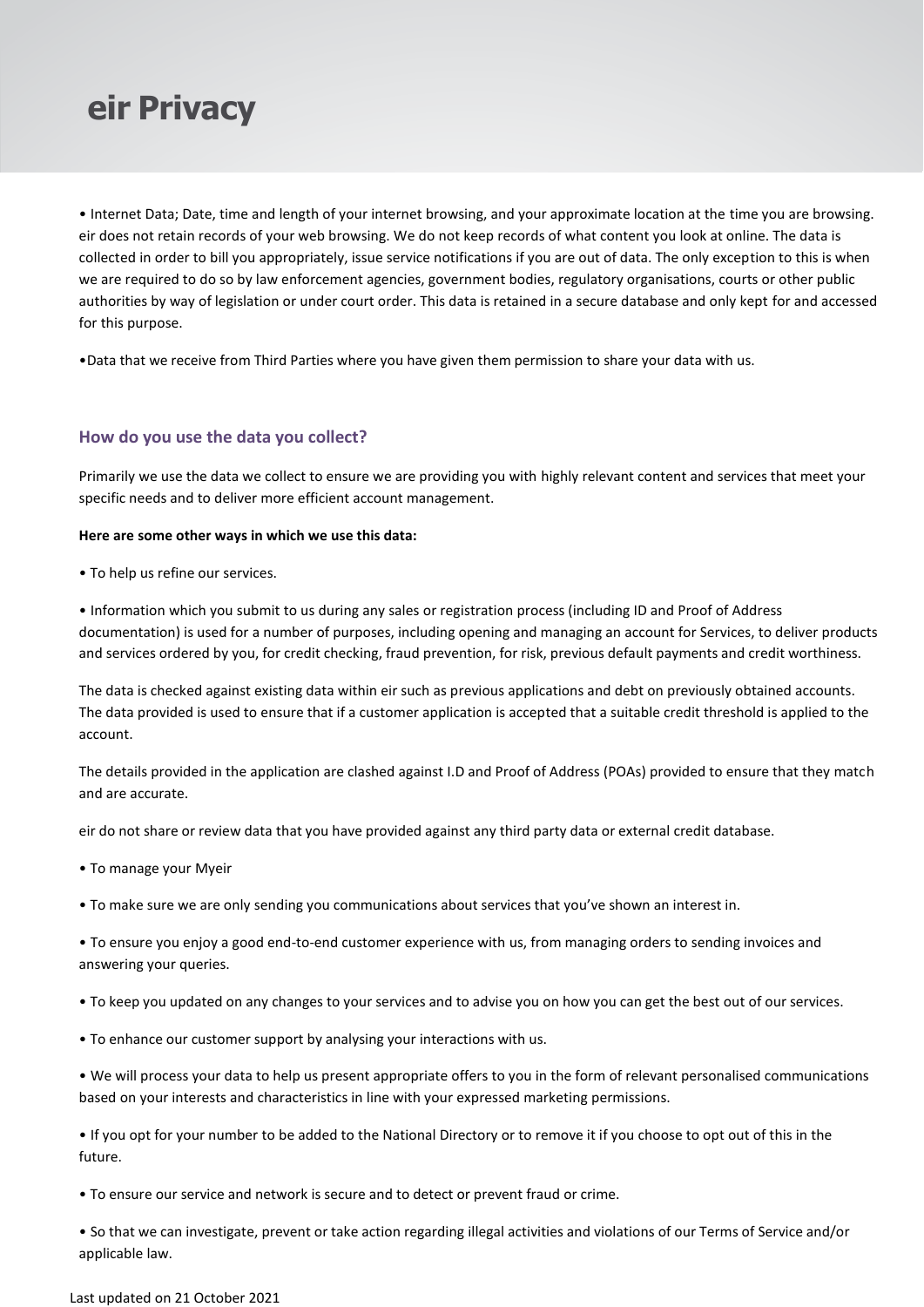- To meet our legal and regulatory obligations.
- To carry out a credit check so that we can assess your application for a contract for our services

• The credit check will be reviewed on an on-going basis in order for eir to assess your credit worthiness and eligibility for additional services that you may add to your account.

• In many cases we aggregate and/or anonymise your personal information so that it no longer identifies you. We use this data so that we can better understand our customers and how they use our services so that we can improve our services to provide a better customer experience or to create new services.

### **How long do you keep my personal data?**

This depends on the type of data and how we use it. When we make a decision on what data to keep we consider the information we need to best provide you with our services, to help us manage your relationship with us, and to make sure we can meet certain statutory obligations.

### **Ways we collect data**

We typically ask you for personal details when you sign up for our services online, register for any of our apps, or visit our websites.

### **How do you secure my data?**

At eir, securing your personal data is extremely important to us, which is why we take appropriate measures to protect your data. We use a range of security technologies and processes and actively monitor emerging cyber threats on a 24x 7 basis.

## **Controlling my data**

### **How can I take control of my personal data?**

You have control over your personal data. If you don't want us to send you relevant offers or marketing information you can opt out at any time.

Here are the quick and simple ways you can opt out:

- Via Myeir: on your mobile, computer, or tablet. Find the opt-out button by clicking on the 'contact preferences' section.
- Live chat with our eir team on eir.ie/chat
- You can also opt out using the link or text option at the end of any marketing email or text communication you receive from us.

## **What communications will we always send you?**

We make it easy for you to opt-out of marketing information and offers. However, we want to make sure you are kept up to date on all information relevant to your account. That's why you cannot opt out of receiving messages related to billing, usage or general service messages such as network updates or enhancements that are applicable to your service directly.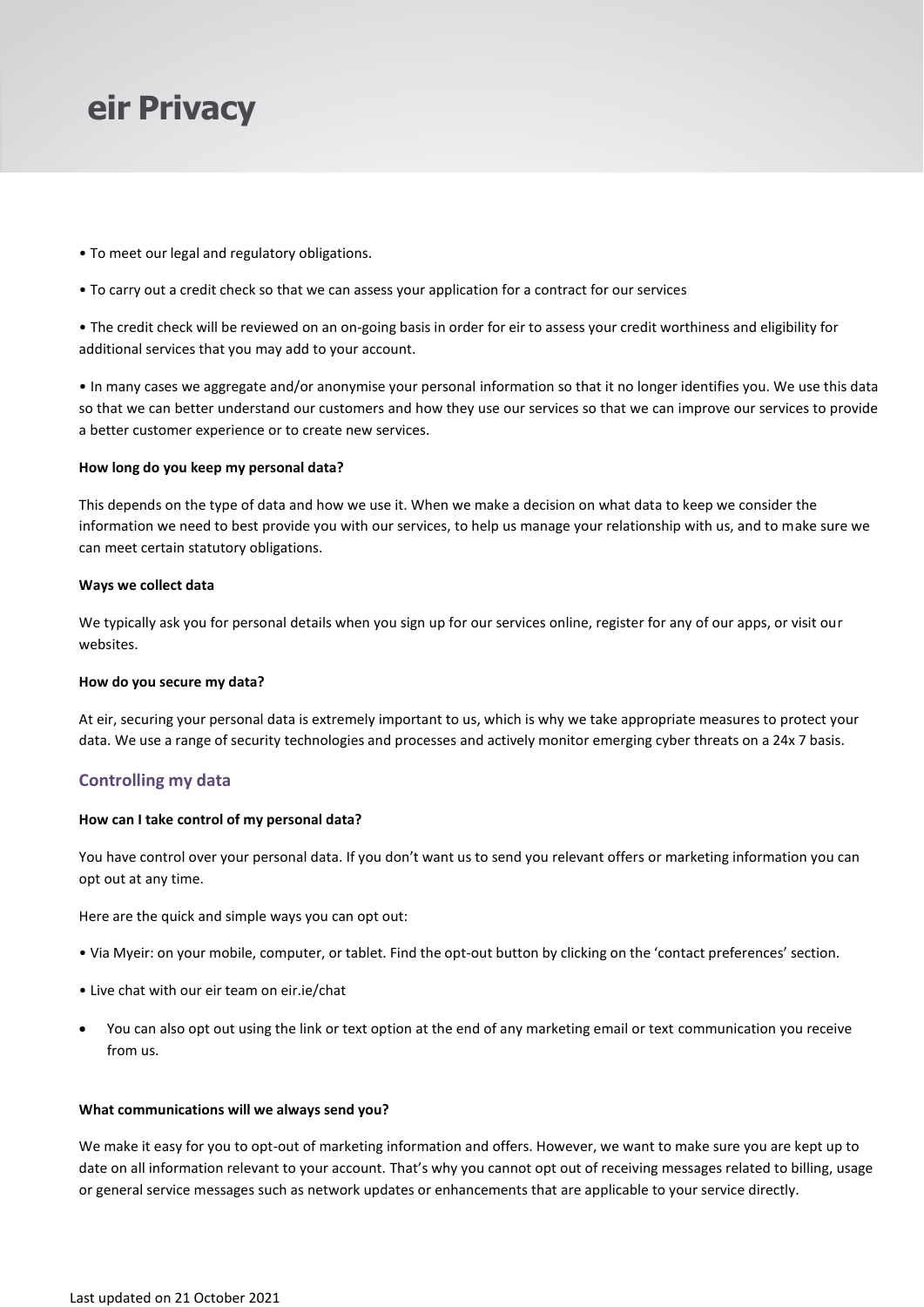### **How can I access my data?**

If you want to get a copy of your personal data we hold, simply print out the form below and send it to us by post to:

Data Protection Office, eir

2022 Bianconi Ave, Citywest Business Campus, Dublin, D24 HX03

Or email the completed form to [dataaccessrequest@eir.ie](mailto:dataaccessrequest@eir.ie)

Click to [download](https://www.eir.ie/.content/pdf/privacy/eirSubjectRightsRequestForm.pdf) the Eir Data Access Request form

### **Any other questions?**

Live chat with our eir team on eir.ie/chat

If you would like to discuss your other data protection rights please contact the eir Data Protection Office in writing at: at:

Data Protection Office,

Eir,

2022 Bianconi Ave,

Citywest Business Campus,

Dublin, D24 HX03;

or by email to: [dpo@eir.ie](mailto:dpo@eir.ie)

## **What about third parties?**

### **Who do you share my data with and why?**

There are a number of reasons why we would share your data with third parties. Your data will only ever be shared with third parties that we trust explicitly.

Here is a list of instances in which we share your data, and the third parties to whom we share it with.

- Organisations who work on eir's behalf to provide you with services, for example, billing.
- If you have opted in for marketing or have requested to be marketed by third parties under our service.
- If we feel your personal safety is at risk.
- If we are required by any relevant public authority or law enforcement agency.

Last updated on 21 October 2021 • If there is a change of ultimate ownership of eir. In this case we would require the new owners to keep your data confidential.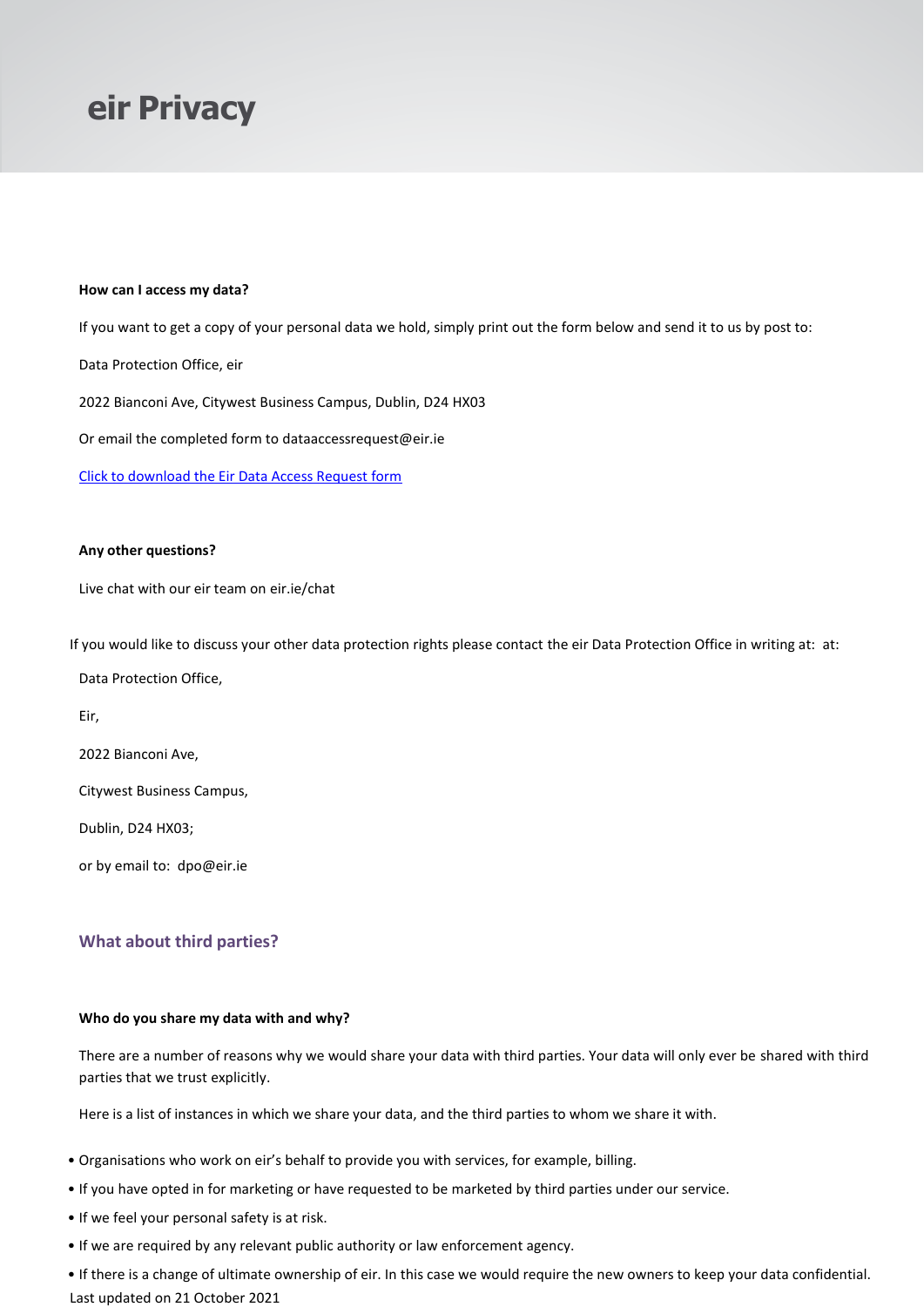- If we suspect that you have given us false information and we have reasonable grounds to do a further investigation.
- Where a third party is processing your data on behalf of eir and is required to disclose it by law.
- Where a customer has made a complaint and we need to investigate it.
- We may pass on your data to third parties (including, without limitation, debt collection agencies or other debt-recovery organisations) if you fail to meet your contractual obligations.
- Broadcasters RTE and TG4 and certain other suppliers of TV and on-demand content are entitled to data that enables them to determine viewership figures. You can be confident that this data has been anonymised and cannot be linked back to you.
- The tracking of downloads by device type and operating system are known by the relevant app store. However, this information does not link back directly to the eir customer.
- We may need to transfer your data outside the EEA when we require a third party to work on behalf of eir to provide you with a service or if you use our services and products while visiting countries outside of the EEA. If eir sends your data to a country that is not in the EEA, we will make sure that your data is properly protected in compliance with all applicable data protection and privacy laws. We will always ensure that there is a proper legal agreement that covers the data transfer. In addition, if the country is not considered to have laws that are equivalent to EU data protection standards then we will enter into a legal agreement with the third party that reflects those standards.
- If you are on the National Directory Database (NDD) and would like to be removed from it for the purpose of opting out of receiving direct marketing calls, just let us know and we will do this for you. Telemarketers are obliged to consult this directory before making calls.

## **What are cookies?**

### **What are cookies and how do you use them?**

Cookies are small files that are stored on your computer when you visit our websites. The cookies hold basic information that shows us if you have visited our site previously and which pages you visited. This data helps us to provide you with a more personalized service, so for example, the next time you visit our site we can present you with service information that you've shown an interest in.

### **How do you collect data from cookies?**

We collect data in a way which does not identify you. We will not associate any data gathered from our website with any personally identifying information from any other source.

*[This](https://www.eir.ie/.content/pdf/privacy/eir_ie_cookies.pdf) PDF (Our cookies)* gives you a breakdown of what cookies are used on each of our sites.

Please note: We are very clear about collecting personally identifiable data on our website. We will always ask you if we need this information and what we need it for.

### **Can I enable or disable cookies?**

Today most web browsers allow you some control over whether you allow cookies to be collected. You can also easily delete or clear cookies on your browser at any time.

Last updated on 21 October 2021 This is a handy guide [www.aboutcookies.org a](http://www.aboutcookies.org/)bout cookies, which shows you how to see what cookies have been set on your